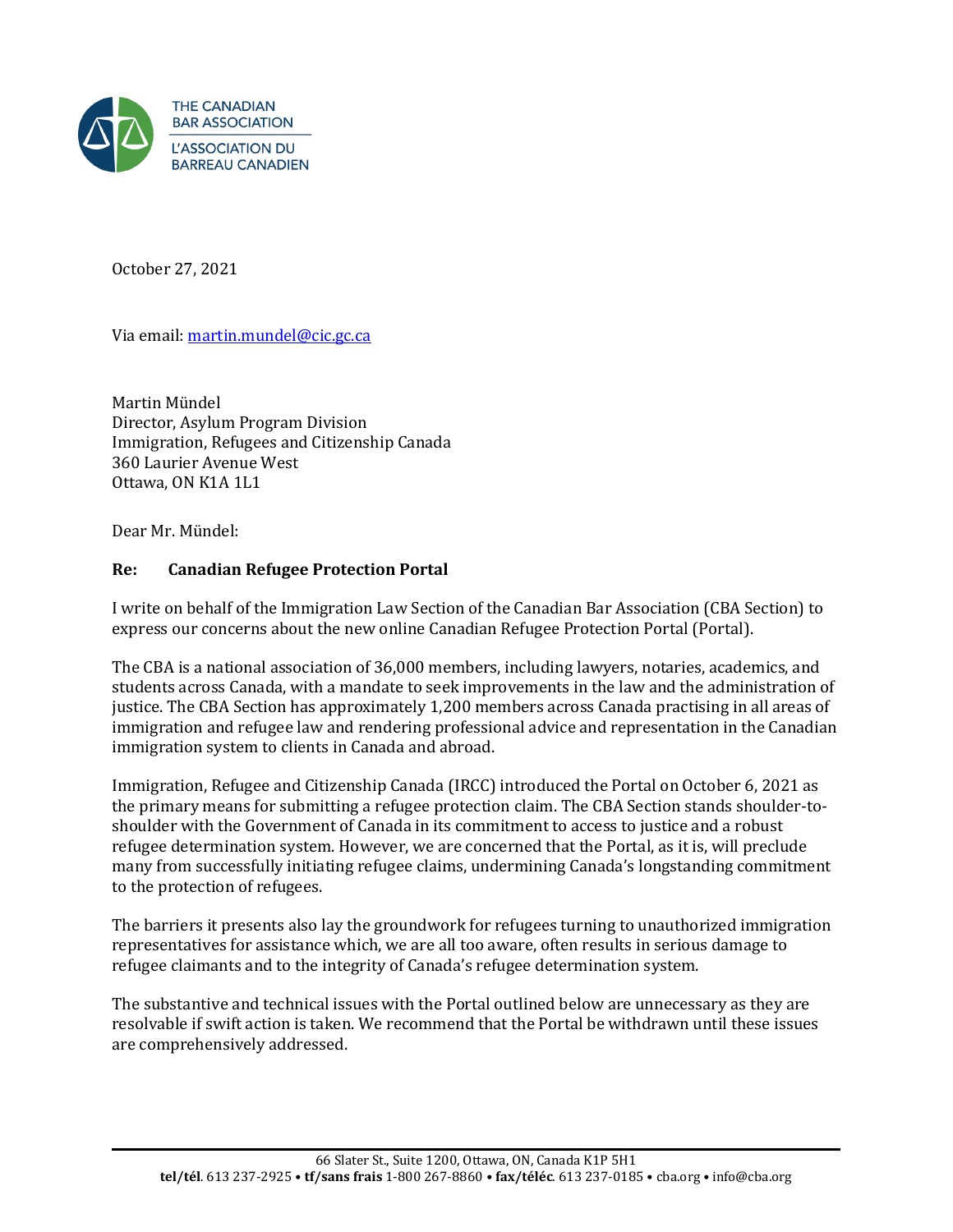Since the launch of the Portal, CBA Section members across Canada have raised several concerns:

- The Portal requires substantive information in support of the refugee claim, including precise dates and key allegations, simply to initiate the claim. Many refugee claimants will not yet have access to legal advice, public funding for legal representation, translation services or other services essential to properly pursuing their claim. This may lead to inadvertent omissions and subsequent allegations of misrepresentation against claimants, jeopardizing their eligibility.
- Lawyers are not permitted to log in using their own credentials, and instead must use the email and individual password for each refugee claimant. This presents an impediment to claimants obtaining legal advice and representation.
- Contact information for immediate family members must be provided. This raises privacy and safety concerns for vulnerable family members of claimants, and for claimants whose agents of persecution are family members.
- The Portal requires contact information for any parent, grandparent, child, aunt, uncle, cousin, sibling or stepsibling residing in Canada. This information is often unavailable or not readily accessible.
- The Portal requires claimants to have access to secure email and equipment such as a printer and scanner. Inability to access these will prevent some claimants from exercising their right to seek asylum in Canada or jeopardize their ability to prove the merits of the claim itself.
- The refugee claimant must have a Canadian telephone number to complete the Portal form. Many newly arrived claimants do not have a Canadian telephone or access to one.
- The Portal requests information on all previously held passports, which may not be available to claimants at this early stage of the process.
- Information cannot be saved, so claimants must complete the claim in one sitting. Information can only be added to each category chronologically. Users cannot go forward or backwards to make necessary edits.
- The Portal does not permit refugee claimants to check on the status of their claim.
- The Portal has numerous technical glitches and frequently denies access. This is particularly challenging for self-represented claimants who may not have the technological knowledge to navigate the system or multiple browsers.
- The Portal does not allow claimants to list English as their first language. Nor does it permit their interview to be held in English.
- The Portal does not allow claimants to leave the expiry date blank for their National Identity documents, many of which have no expiry date.
- The Portal does not allow claimants to list a period of detention of less than 24 hours.
- The Portal does not allow for arrival and departure from a place on the same day when listing travel history.
- Requiring exact dates (day/month/year rather than just month/year) for travel, address, work and education increases the likelihood of giving incorrect information, because of the difficulty of remembering exact dates.